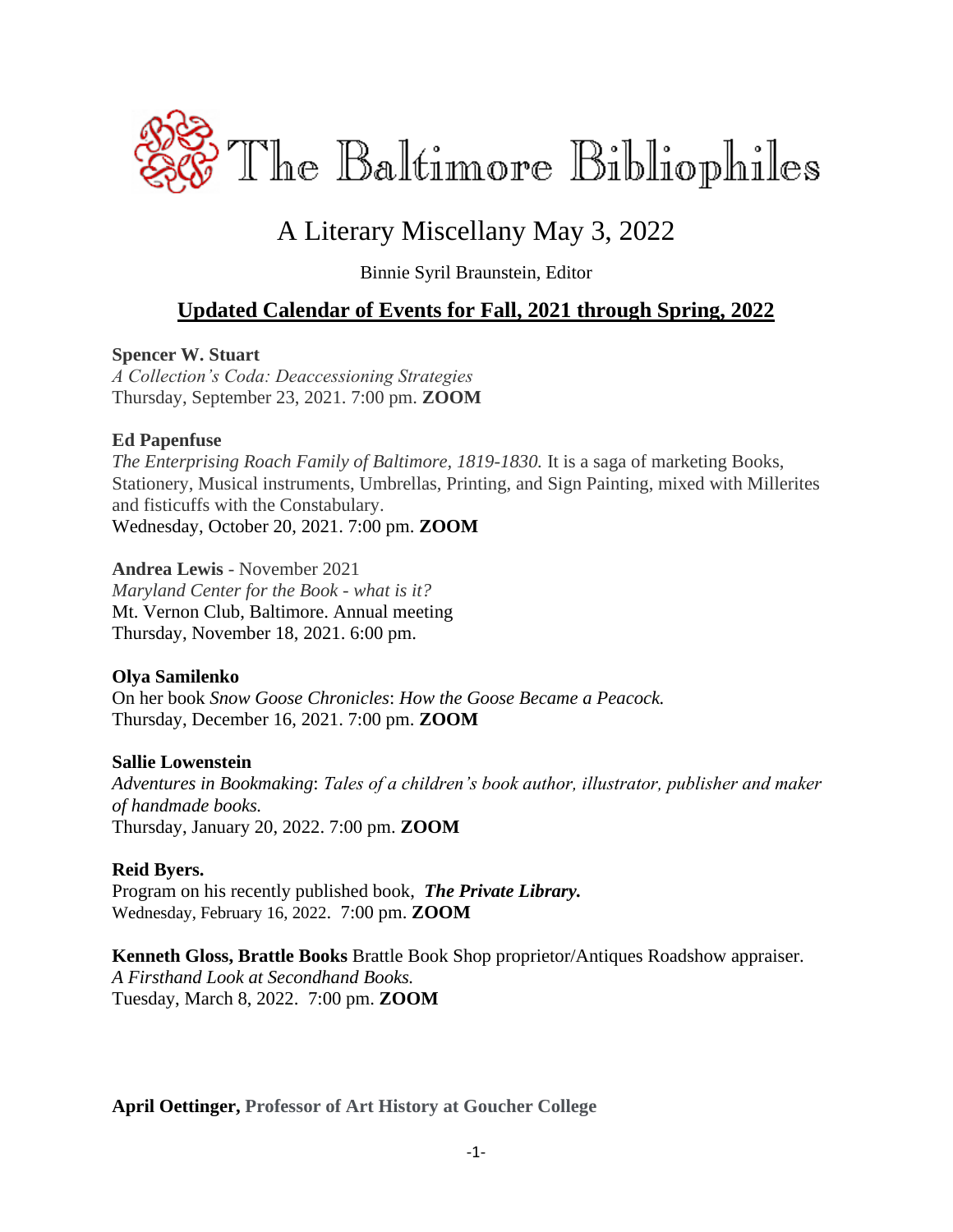Innovations in Teaching the History of the Book in the Liberal Arts Classroom. As presented to the Renaissance Society of America annual meeting, at Marsh's Library in Dublin, Ireland. Thursday, April 21, 2022. 7:00 pm. **ZOOM**

**Elizabeth DeBold, Assistant Curator of Collections, Folger Shakespeare Library** *Brush Up Your Shakespeare*: The Harmsworth Collection and other things you didn't know about The Folger Shakespeare Library Wednesday, May 18, 2022. 7:00 pm. **ZOOM**

### **Peabody Library. Exhibit/Tour/Lunch**

**GRACE NOTES IN AMERICAN HISTORY:** *200 Years of Songs from the Lester Levy Sheet Music Collection. Tour courtesy of Sam Bessen.* Saturday, June 18, 2022. Time TBD. In person. Box lunch.

### **Leonard Marcus.**

**On his recent book:** *You Can't Say That!: Writers for Young People Talk About Censorship, Free Expression, and the Stories They Have to Tell* Wednesday, July 20, 2022. 7:00 PM. ZOOM

### **Spencer W. Stewart**

*The Making of a Collector.* Interactive with participating members/attendees. Wednesday, September 21, 2022. 7:00 pm. **ZOOM**

### **Charles Tharp**

On *George Washington's library at Mt. Vernon* November, 2022. ANNUAL MEETING. Date/Time/Venue TBD. In person.

### **Binnie Syril Braunstein**

*Secrets of a writing career: How a bus ride led (dragged) the author to pen short stories and romance novels.*

Date/Time/Venue TBD. In person or Zoom.

# **New feature…Spotlight on our members!**

Returning member **Frank Batavick** collects first editions of mid-late 20th century fiction; books, booklets, and ephemera on the history of broadcasting, especially materials on media effects and instructional television. Also books and films by and about Alfred Hitchcock.

# **News and Notes from Here and There…**

### **Kelmscott Bookshop May Newsletter 2022**

If you couldn't make it to the New York Antiquarian Book Fair a few weeks ago, check out the [virtual version](http://www.abaa.org/vbf?utm_source=constantcontact&utm_medium=email&utm_campaign=newsletter) happening later this week - Wednesday and Thursday ONLY. It's free and will include a plethora of interesting books, prints, and ephemera from international dealers.

As it gets warmer, all of us here at Kelmscott are daydreaming of travel - especially as the last two years have been so been home centered. So, this month books in our French History, Maritime, Travel, and Australia and the South Pacific sections are on sale. All books priced at or under \$100 in these sections will be 30% off throughout the month of May.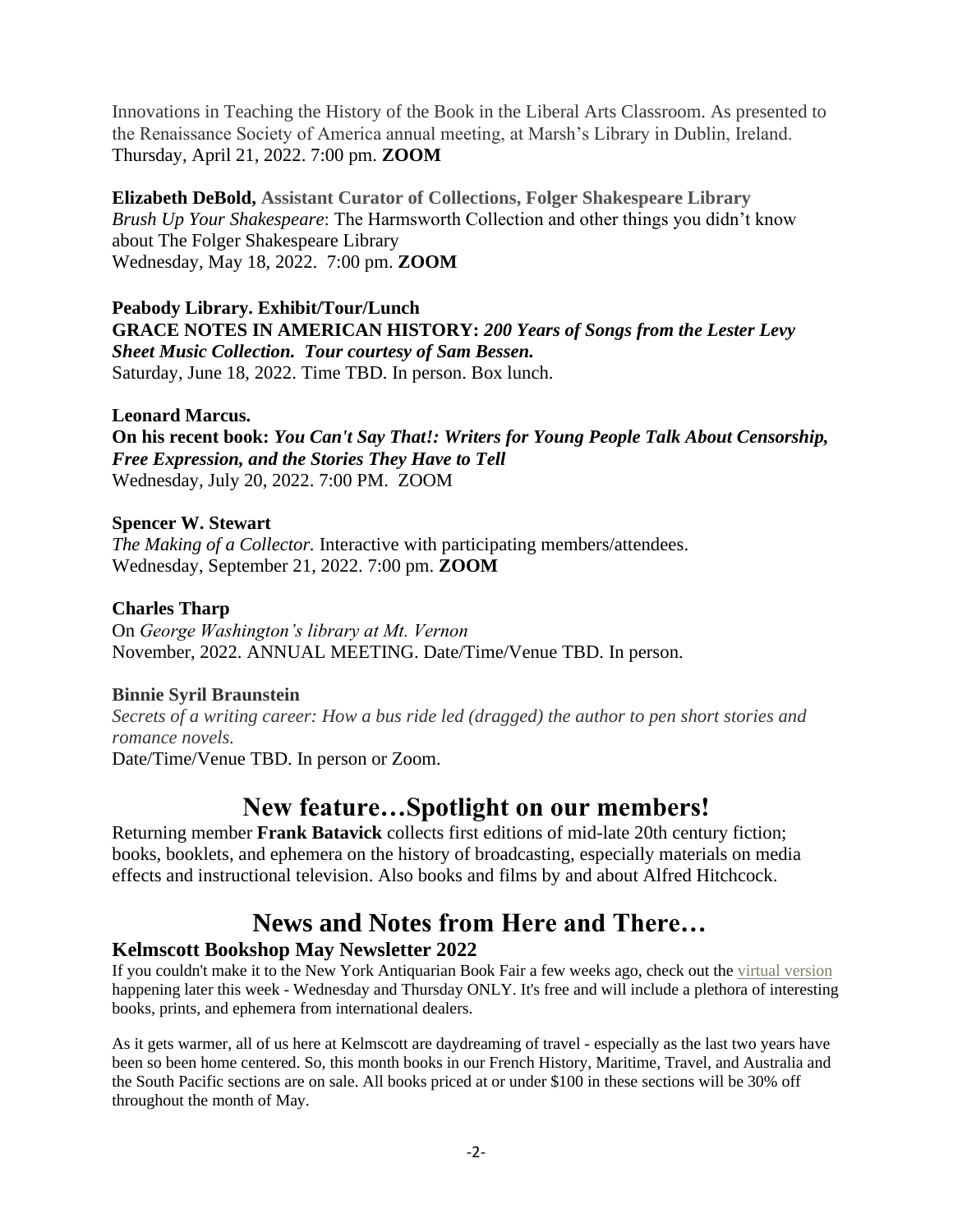A selection of our new arrivals is featured via the link below. It includes a few artists' books addresses topics such as the endangered pangolin, boundaries (in race, class, etc.), shell collecting, and more. Also featured is a travelogue of Iceland, a children's astronomy book from the 1800s, a creepy, old medical text - and more! [https://bit.ly/Kelmscott\\_May\\_2022](https://bit.ly/Kelmscott_May_2022)

# *Time Sensitive!*

## **Georgetown Rare Book Fair**

Our member, **Tom Stosur**, notes that the inaugural **Georgetown Rare Book Fair** takes place May 13-15 and is presented by the City Tavern Preservation Foundation, bringing antiquarian booksellers from across the country to Washington DC's City Tavern Club. For details, please see the link below.

<https://www.eventbrite.com/e/georgetown-rare-book-fair-tickets-301040348787>

### On April 21, **Professor April Oettinger Professor of Art History at Goucher College**

presented a (Zoom) program on *Innovations in Teaching the History of the Book in the Liberal Arts Classroom.* As presented to the Renaissance Society of America annual meeting, at Marsh's Library in Dublin, Ireland. (For links to segments of the program, please contact Binnie at [BSBGC@aol.com\)](mailto:BSBGC@aol.com)

For the minutes to the April 21 meeting, please use the nke below: [https://docs.google.com/document/d/1uSh\\_wTWv5dWKty-1oflQ9AQZVs2b25Tr/edit](https://docs.google.com/document/d/1uSh_wTWv5dWKty-1oflQ9AQZVs2b25Tr/edit)

### **2022 Applestein-Sweren Prizes for student book collecting announced!**

Our member, **Nancy Magnuson**, informs us that The Goucher College Library is pleased to announce the winners of the 2022 Applestein-Sweren Prizes for student book collecting:

First Prize: Emily Strickland '25*, My Mother's Books: An Exploration of Heritage through Reading*

Second Prize: Sandra Howard, M.A.C.S. '24*, Dreamers in Harlem: Works Related to Harlem Renaissance Figures*

Third Prize: Uyen Nguyen '22*, Losing, Finding, and Returning Home: A Sense of Belonging*

Honorable Mention: Morgan Jackson '22, *The Creative Lives of Bad Feminists* and Reese Finnigan '25, *Reese's Rock and Roll*

Their essays and those of previous winners can be read [here.](https://mdsoar.org/handle/11603/2242) You can see more about the prize, endowed by a generous gift from **Bibs member Betty Applestein Sweren** and her husband Dr. Edgar Sweren, [here.](https://www.goucher.edu/library/about-the-library/library-prizes-and-awards/applestein-sweren-book-collecting-prize/) Bibs president **Charles Tharp** was the guest speaker at the March 30 presentation ceremony.

*Star Tribune* **via** *Literary Hub***: "***Why do we keep worn-out books***?"** By Laurie Hertzel.

[https://www.startribune.com/why-do-we-keep-worn-out](https://www.startribune.com/why-do-we-keep-worn-out-books/600165188/?utm_source=Sailthru&utm_medium=email&utm_campaign=Lit%20Hub%20Daily:%20April%2018%2C%202022&utm_term=lithub_master_list)[books/600165188/?utm\\_source=Sailthru&utm\\_medium=email&utm\\_campaign=Lit%20Hub%2](https://www.startribune.com/why-do-we-keep-worn-out-books/600165188/?utm_source=Sailthru&utm_medium=email&utm_campaign=Lit%20Hub%20Daily:%20April%2018%2C%202022&utm_term=lithub_master_list) [0Daily:%20April%2018%2C%202022&utm\\_term=lithub\\_master\\_list](https://www.startribune.com/why-do-we-keep-worn-out-books/600165188/?utm_source=Sailthru&utm_medium=email&utm_campaign=Lit%20Hub%20Daily:%20April%2018%2C%202022&utm_term=lithub_master_list)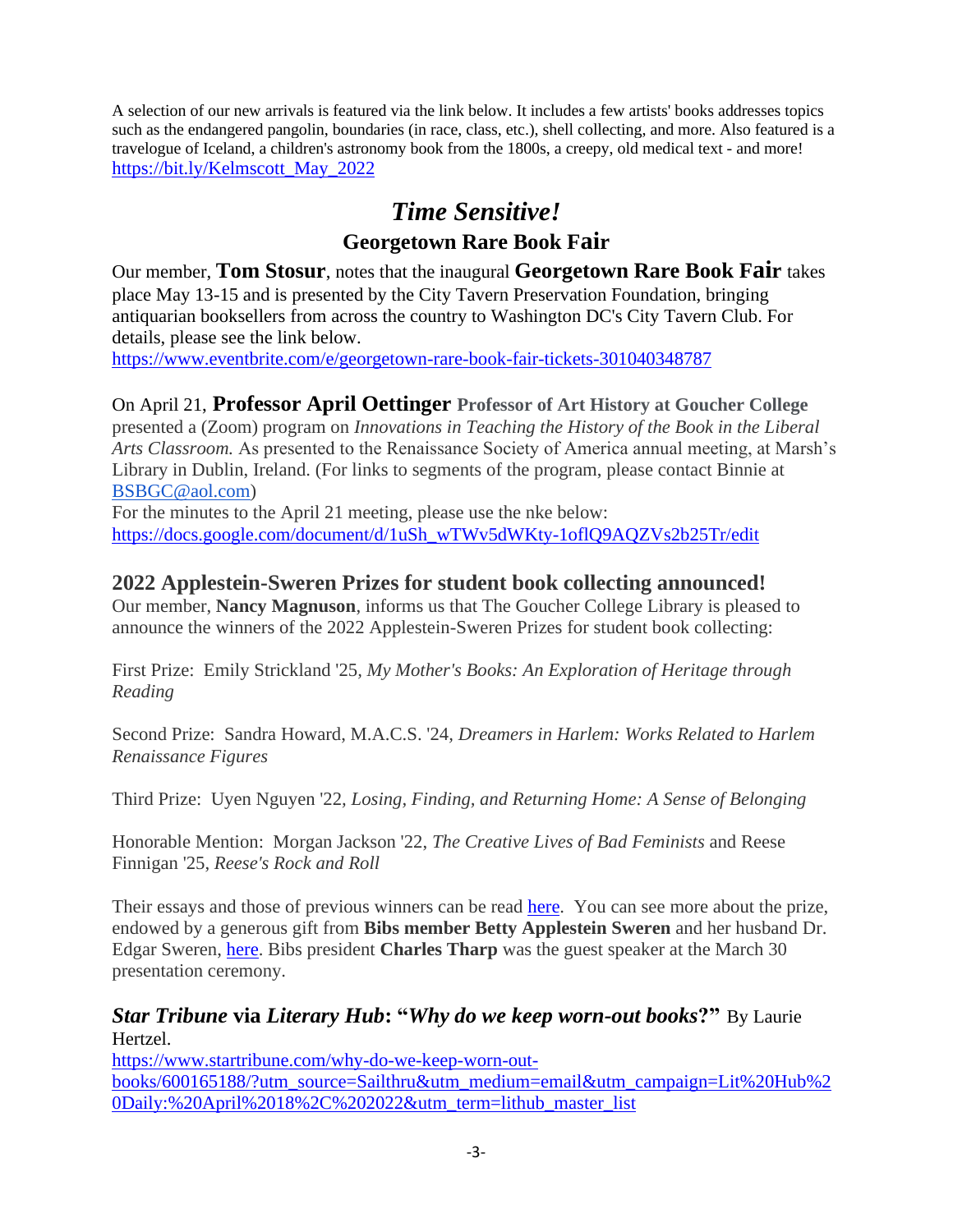# *Atlas Obscura* **via** *Literary Hub***: "***Saving the Sounds of the Early 20th*

*Century.*" Some recordings in the New York Public Library's wax cylinder collection haven't been heard in generations—until now. By Sarah Durn.

[https://www.atlasobscura.com/articles/library-wax-cylinder-digitize](https://www.atlasobscura.com/articles/library-wax-cylinder-digitize-machine?utm_source=Sailthru&utm_medium=email&utm_campaign=Lit%20Hub%20Daily:%20April%2018%2C%202022&utm_term=lithub_master_list)[machine?utm\\_source=Sailthru&utm\\_medium=email&utm\\_campaign=Lit%20Hub%20Daily:%2](https://www.atlasobscura.com/articles/library-wax-cylinder-digitize-machine?utm_source=Sailthru&utm_medium=email&utm_campaign=Lit%20Hub%20Daily:%20April%2018%2C%202022&utm_term=lithub_master_list) [0April%2018%2C%202022&utm\\_term=lithub\\_master\\_list](https://www.atlasobscura.com/articles/library-wax-cylinder-digitize-machine?utm_source=Sailthru&utm_medium=email&utm_campaign=Lit%20Hub%20Daily:%20April%2018%2C%202022&utm_term=lithub_master_list)

### *Literary Hub***: "***How Did Shakespeare Kill (And Heal) His Characters?"* By Kathryn harkup.

[https://lithub.com/how-did-shakespeare-kill-and-heal-his](https://lithub.com/how-did-shakespeare-kill-and-heal-his-characters/?utm_source=Sailthru&utm_medium=email&utm_campaign=Lit%20Hub%20Daily:%20April%2019%2C%202022&utm_term=lithub_master_list)[characters/?utm\\_source=Sailthru&utm\\_medium=email&utm\\_campaign=Lit%20Hub%20Daily:](https://lithub.com/how-did-shakespeare-kill-and-heal-his-characters/?utm_source=Sailthru&utm_medium=email&utm_campaign=Lit%20Hub%20Daily:%20April%2019%2C%202022&utm_term=lithub_master_list) [%20April%2019%2C%202022&utm\\_term=lithub\\_master\\_list](https://lithub.com/how-did-shakespeare-kill-and-heal-his-characters/?utm_source=Sailthru&utm_medium=email&utm_campaign=Lit%20Hub%20Daily:%20April%2019%2C%202022&utm_term=lithub_master_list)

**International League of Antiquarian Booksellers: C**AMBRIDGE ANNOUNCES THE SAFE RETURN OF THE DARWIN NOTEBOOKS <https://ilab.org/article/cambridge-announces-the-safe-return-of-the-darwin-notebooks>

## **JHU Sheridan Libraries: Blogs with news about current and upcoming events.**

<http://blogs.library.jhu.edu/>

# *Fine Books* **&** *Collections***:** *Fine Books Notes - Mid-Month April.*

<https://www.finebooksmagazine.com/>

# *Fine Books & Collections: "What to See at the NY Antiquarian Book Fair."* By Rebecca Rego Barry.

<https://www.finebooksmagazine.com/slideshows/what-see-ny-antiquarian-book-fair>

From our member **August Imholtz:**

# *The Biblio File:* **Nigel Beale hosts Laura J. Miller, who updates readers on Reluctant Capitalists in her book on bookselling.**

<https://thebibliofile.ca/laura-j-miller-updates-us-on-reluctant-capitalists-her-book-on-bookselling>

## *Literary Hub***: Memorable dates in literary history**

**William Shakespeare** is baptized in Stratford-upon-Avon, England (April 26, 1564) The first edition of **Peter Roget**'s *Thesaurus i*s printed (April 29, 1852)

### *Literary Hub***:** *How Wordplay Tickles the Brain and Satisfies the Soul***.** By A. J. Jacobs.

[https://lithub.com/how-word-puzzles-tickle-the-brain-and-satisfy-the](https://lithub.com/how-word-puzzles-tickle-the-brain-and-satisfy-the-soul/?utm_source=Sailthru&utm_medium=email&utm_campaign=Lit%20Hub%20Daily:%20April%2027%2C%202022&utm_term=lithub_master_list)[soul/?utm\\_source=Sailthru&utm\\_medium=email&utm\\_campaign=Lit%20Hub%20Daily:%20A](https://lithub.com/how-word-puzzles-tickle-the-brain-and-satisfy-the-soul/?utm_source=Sailthru&utm_medium=email&utm_campaign=Lit%20Hub%20Daily:%20April%2027%2C%202022&utm_term=lithub_master_list) [pril%2027%2C%202022&utm\\_term=lithub\\_master\\_list](https://lithub.com/how-word-puzzles-tickle-the-brain-and-satisfy-the-soul/?utm_source=Sailthru&utm_medium=email&utm_campaign=Lit%20Hub%20Daily:%20April%2027%2C%202022&utm_term=lithub_master_list)